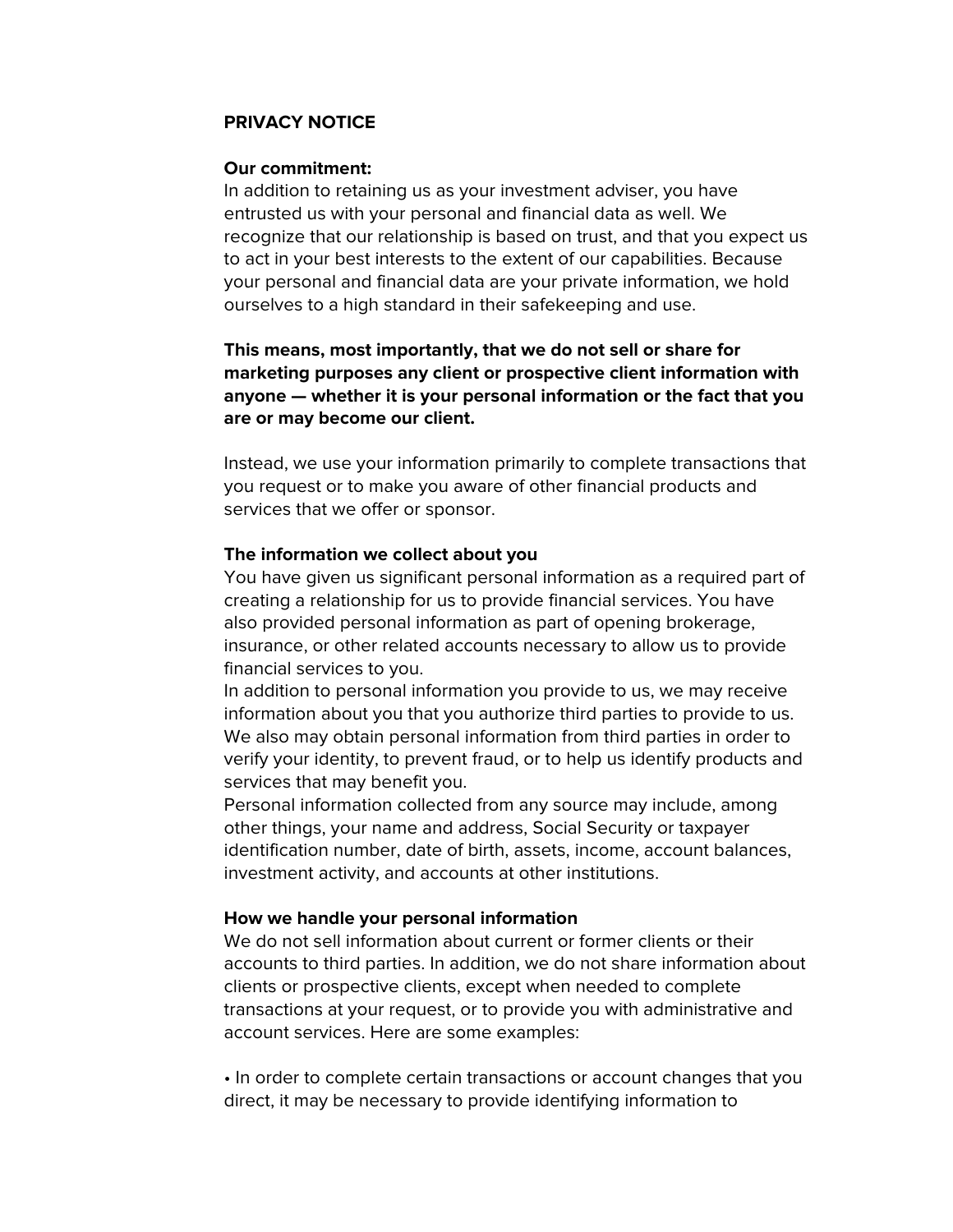companies, individuals, or groups with whom we are not affiliated. For example, if you ask to transfer assets from another financial institution to an account for which we provide investment advisory services, we will need to provide certain information about you to that company to complete the transaction.

• In certain instances, we contract with nonaffiliated companies to perform services for us and for your account. Where necessary, we will disclose information we have about you to these third parties. In all such cases, we provide the third party with only the information necessary to carry out its assigned responsibilities, and only for that purpose. And we require these third parties to treat your private information with the same high degree of confidentiality that we do. For example, we utilize an account administrator to create and disseminate account statements and performance reporting.

• Finally, we will release information about you if you direct us to do so, if we are compelled by law to do so, or in other legally limited circumstances (for example, to prevent fraud).

**Federal and state securities regulators may review our Company records and your personal records as permitted by law.**

**Personally identifiable information about you will be maintained while you are a client, and for the required period thereafter that records are required to be maintained by federal and state securities laws. After that time, information may be destroyed.**

## **Protecting Electronic Information**

Our concern for the privacy of our clients includes those who use our website — www.indexwealthadvisors.com

— or communicate with us by e-mail.

• Our website and that of our account administrator, uses data encryption, user names and passwords. These technologies provide a high level of security and privacy when you access your account information. Most e-mail communications are not encrypted. Please do not send us account identity information utilizing such systems. We will not contact you asking for this type of information.

• When you visit a website, we may collect certain technical and navigational information, such as computer browser type, Internet protocol address, pages visited, and average time spent on our website. This information may be used, for example, to alert you to available resources, to resolve technical or service problems, or it may be analyzed to improve our Web design and functionality, and our ability to serve you and your accounts.

#### **How we protect your information**